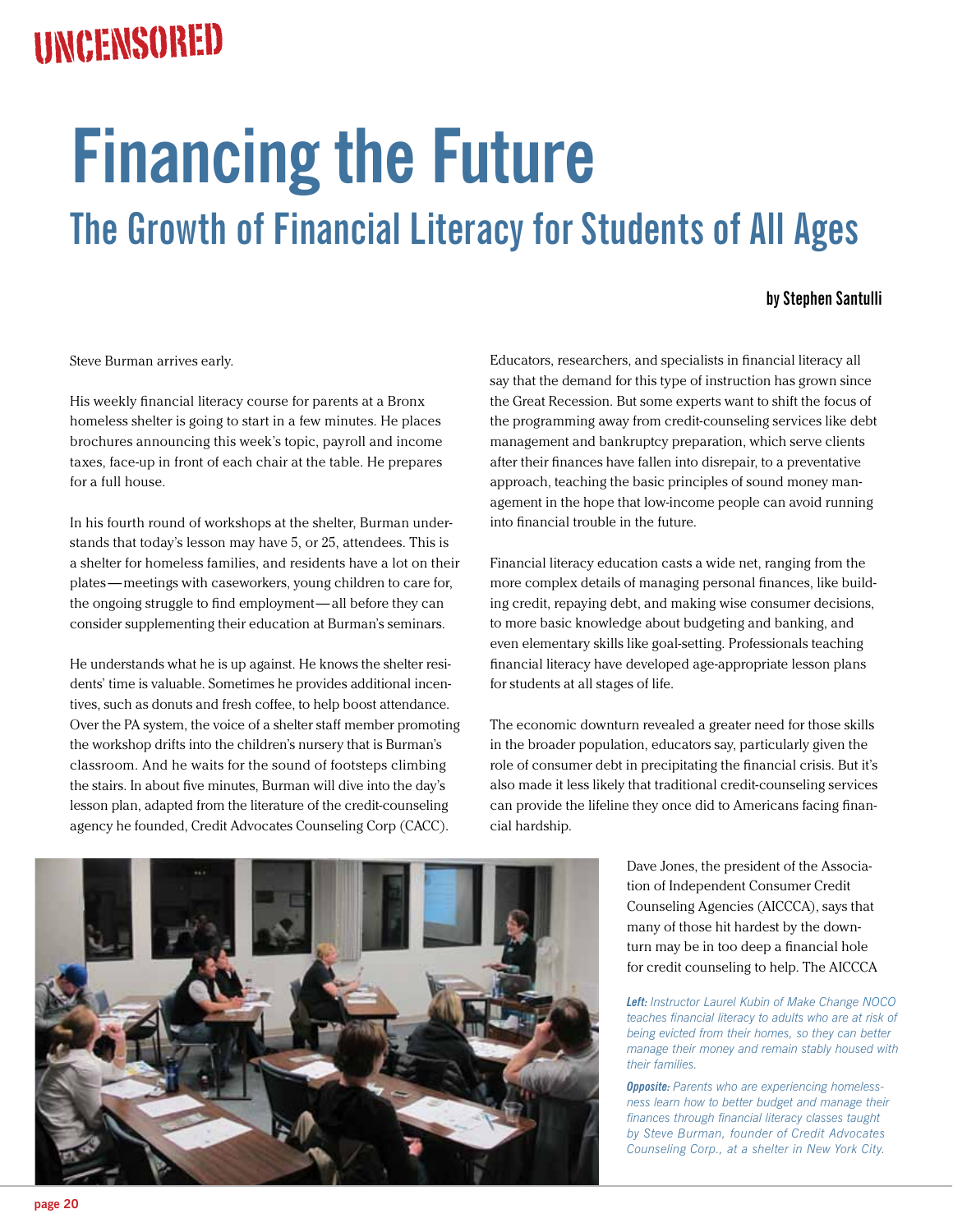represents over 170 credit-counseling agencies nationwide, including Burman's CACC. Jones says his members counsel roughly 4 million people a year, and that before the recession, roughly 20% of clients who approached credit counselors were among those eligible for assistance through debt-repayment plans — those who could still see light at the end of the tunnel. Today, he says, AICCCA members assist only around 9% of clients with debt repayment.

"The biggest challenge that we face today is that we can't get to people soon enough," Scott says.

With even middle-income Americans facing mounting debts, educators see a greater urgency for reaching low-income clients with a basic financial literacy education. The challenge they face is how to make this type of education resonate with clients who are poor or homeless, and may face more immediate financial difficulty.

In New York City, Mayor Michael Bloomberg took a step toward meeting that challenge by creating a new Office of Financial Empowerment within the Department of Consumer Affairs in

December 2006. The office, which the City describes as the first of its kind in the country, provides consumer education, credit counseling, and financial literacy education, all aimed specifically at low-income clients.

The New York City model has received national attention. At the Center for Financial Security (CFS) at the University of Wisconsin-Madison, Faculty Director J. Michael Collins says that financial literacy education is most effective when integrated into existing services for low-income individuals, such as public assistance programs and transitional housing. Collins says that these programs catch clients in moments of transition, an optimal time to emphasize what he calls "teachable moments" for clients.

Research conducted by the center suggests that an integrated approach to educating lowincome clients, bringing together public and private resources, yields promising results. Between 2009 and 2011, CFS conducted surveys of families around Wisconsin who participated in a financial literacy program integrated into Head Start, the education and health care program for low-income children. The program included regular newsletters, workshops, and coaching. The survey found that families participating in the programs reported modest increases in confidence

when it came to certain financial tasks and the ability to meet their financial goals.

Service providers working with low-income and homeless individuals are putting this approach into practice in communities across the country.

The Homelessness Prevention Initiative (HPI) in Fort Collins, Colo., serves low-income families in immediate danger of losing their housing by providing rental assistance to prevent eviction. The assistance used to last only one year, but HPI has extended it since the start of the downturn, according to Executive Director Sue Beck-Ferkiss.

The initiative also offers interested clients an option called Education Extra. Participants commit to a two-stage financial literacy program, starting with a two-hour group seminar and followed by one-on-one counseling, during which clients develop individualized spending plans. HPI partners with Make Change NOCO, a local credit-counseling service, to run the classes. Last year, 269 individuals from 123 households took part, Beck-Ferkiss says.

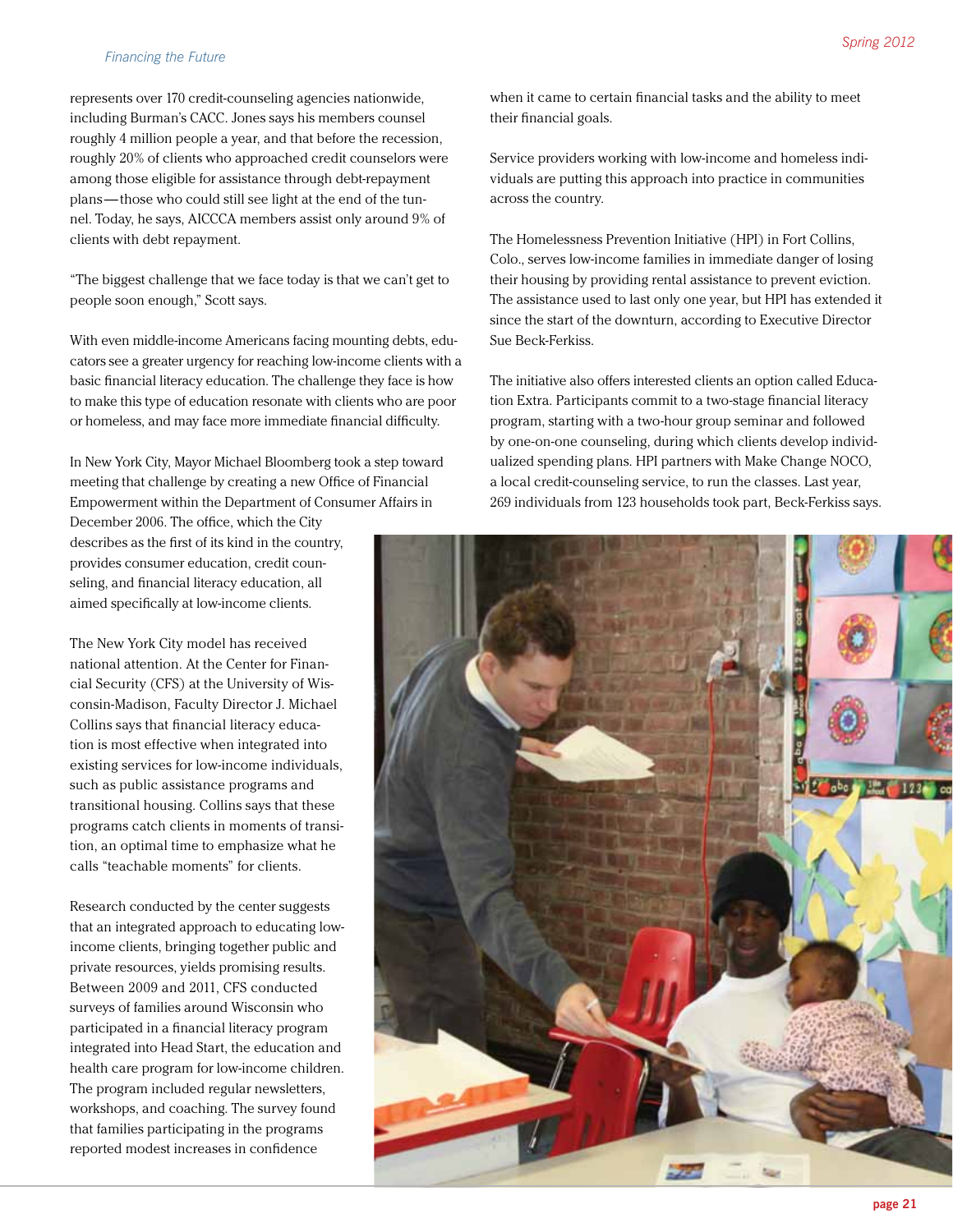## Uncensored

Even though the clients that HPI serves are on the verge of eviction, Beck-Ferkiss says that the focus on long-term financial skills is productive. "The skill-building has to start somewhere," she says.

In the South Bronx, the family shelter where Burman runs his workshops serves a population in even greater distress. Staff at the shelter initiated the partnership with Burman and CACC after residents requested more adult-education programming. The shelter's model integrates a range of supportive services into transitional housing, so Burman's lessons blend seamlessly into the existing programming structure for residents.

That doesn't mean that attending classes and absorbing the information is always easy. On a Wednesday in early February, Burman launches into his lesson in his usual fashion, leading students in a group read of the week's brochure, "Developing Banking Relationships." Going around the table, the six students, all women, work through the pamphlet a few paragraphs at a time, occasionally raising their voices to be heard over the cries of the three young boys who have come to the nursery with their mothers.

Afterward, Burman builds on the written material with a freeflowing lecture fleshing out the material in greater detail. Leaping from one topic to the next, he impresses on the students a few nuggets of financial wisdom that may come in handy down the road. Banks are insured, but safety-deposit boxes are not. Pay off only the minimum required on your credit card balance each month, and you'll eventually owe more in interest than your entire balance. He even gives a short overview of how to set up an Individual Retirement Account.



But financial literacy education really begins with the basics, to lay the foundation for better decision-making down the road. Other handouts outline some basic principles: "How do the decisions I make today impact me tomorrow?" They describe the concept of an opportunity cost—"what you pass up when making a decision"— and encourage students to mentally divide future purchases into "needs" and "wants."

Now Burman and his students pass into the next phase of the lesson: the roundtable discussion. Burman wonders aloud how recent changes to New York City's rental-assistance programs affect decision-making, and his students respond knowingly. They've all been grappling with these changes. Housing support, which used to provide reliable vouchers, switched to require proof of income, which most of the women present are unable to provide.

On one side of the table, a woman explains how the lesson applied to her own life. Her iPhone was recently stolen, she says, presenting her with a choice. Should she buy another iPhone, or buy a smaller phone to save money? A cell phone is a need, but given the variety of choices, at what point does it become a want?

After the lesson, the woman considers what she's just heard. At 45, Zareth has to support two sons, ages 6 and 16. Unable to work due to a disability, she has been receiving unemployment, and has other debts to account for, including unpaid student loans. This is the second financial-literacy class she's come to since entering the shelter six months ago. She says that the opportunity to hear from others in similar circumstances is the most valuable thing about the workshop, and she appreciates Burman's dedication.

"You learn information, and you tell your story, so that you can get even more information," she says.

Contemplating if his lessons have gotten through at the shelter, Burman is circumspect. The mission here is different from the one with which he started CACC in 1992. Most of CACC's clients face acute financial hardship resulting from a few poor decisions — towering credit card debt, for example. The shelter population, of course, faces more intractable difficulties, often compounded over years, or even generations, of bad circumstances.

"It's a tough crowd to reach," he says. "Most of these people are there because it's almost the last stop on the train."

Still, he thinks he's had a positive impact overall. This is the fourth round of seminars he's run there, using the same eightsession program he developed from CACC's broader curriculum.

*Left: The eight-week financial literacy classes at a Bronx-based family homeless shelter provide parents with an opportunity to discuss real-life money issues.*